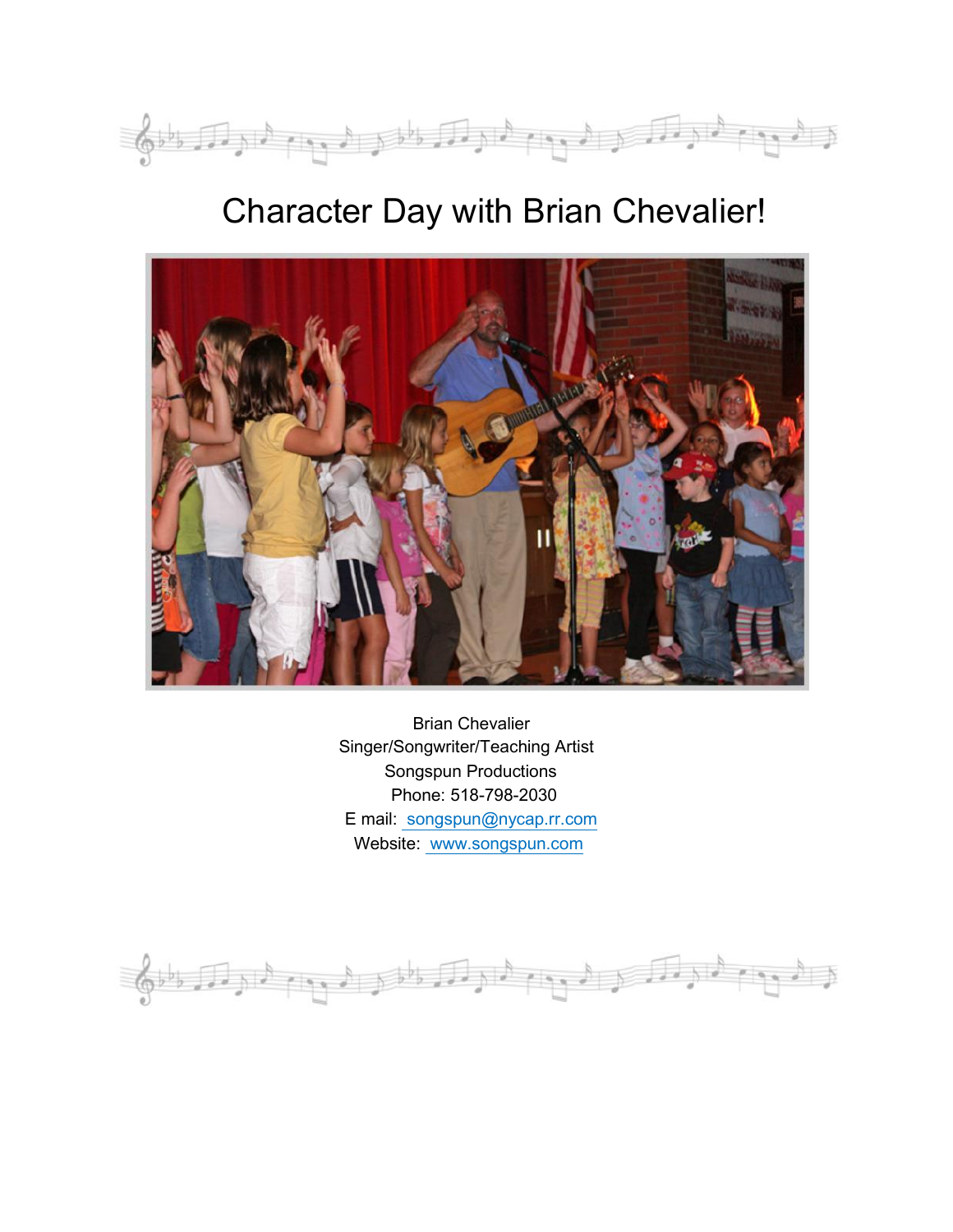

### About Character Day

Have multiple groups meet with Brian throughout the day of workshops and create an original Character Education or school song for your school. They will perform this song with Brian in a school wide assembly that same day. You can also include a studio recorded copy of this song for your school's future use.



The possibilities are endless!

Write a school song and include your school's Character Education school wide themes! Write a song based on favorite characters from books! Tie in your school's motto! Personalize the song to your school!

# Q&A About Character Day with Brian!

Program length? Three to six 45 minute workshops culminating in a 45 minute assembly in the afternoon or next day.

Target Age? Pre K—Grade 8. Separate shows are suggested for different age groups especially if you have several classes per grade level.

Do the students participate? Yes! The students



come up to the stage and perform their original song for the student body! All other songs in the assembly are highly interactive...Brian brings volunteers up on stage, students play instruments, students learn sign language to character education based songs.

Visit Brian's website at www.songspun.com to learn more and listen to songs written with students!

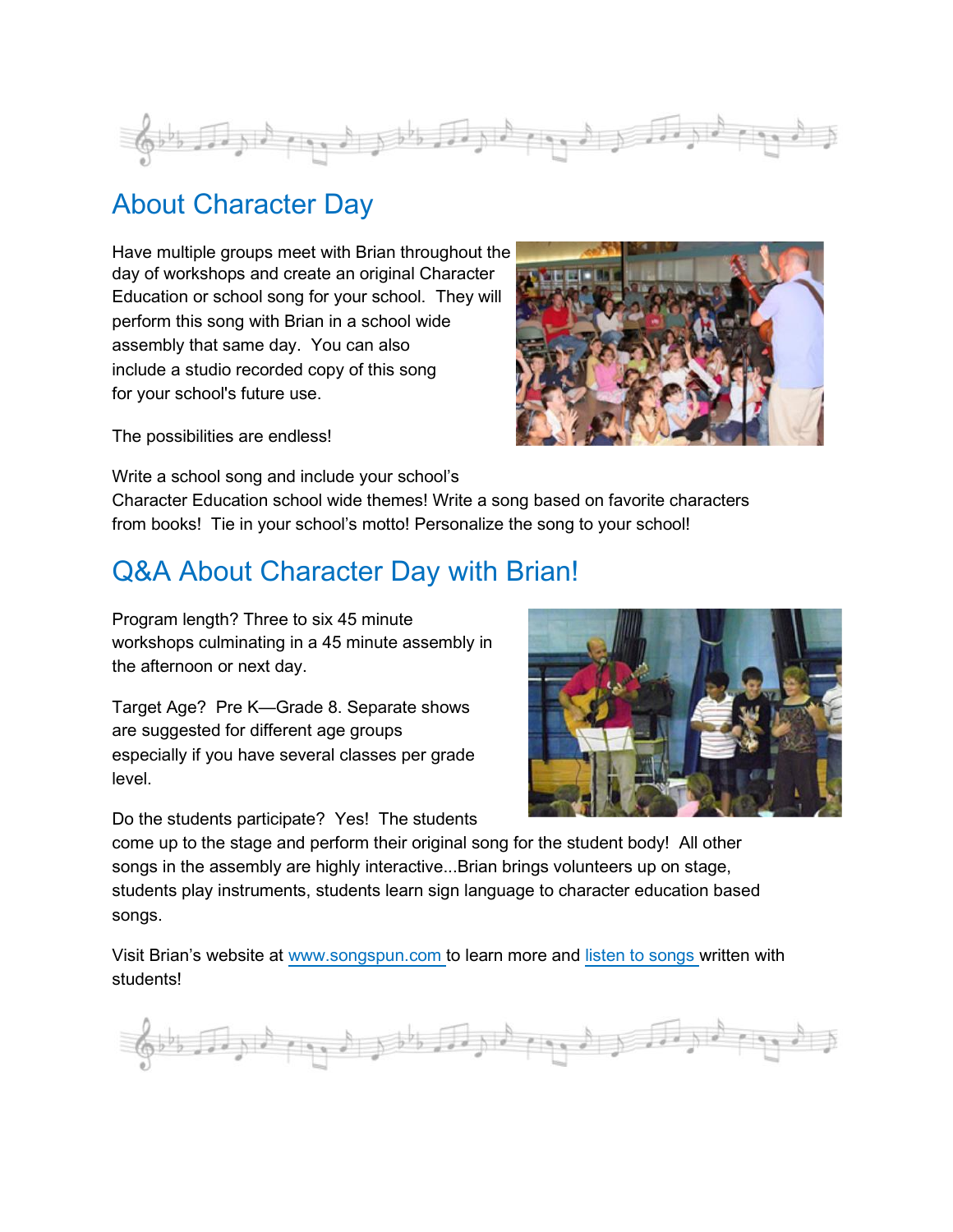

#### About Brian Chevalier



Brian Chevalier has been energizing audiences throughout NJ, NY (including Long Island), CT, PA, MA, NH and VT for 25 years. He has been providing school assemblies, school programs and artist in residence programs since 1995. Brian first received his training as a Teaching Artist through the Albany/Schenectady League of Arts apprenticeship program. Brian has been trained in the Lincoln Center approach to Aesthetic Education. Brian facilitates workshops for the Capital Region Center For Arts In Education. He also recently completed a grant from the New York State Council on the Arts for which he has

composed a collection of songs that address the history and folklore of the Adirondacks. In addition to his ongoing work in the schools he is working on several grants that are assisting him in developing new programs that will be available for next year.

With his highly interactive and engaging delivery of various music styles from Rock to Blues to Reggae to folk, Brian will have your Kindergarten through sixth grade students up and moving! He specializes in working with Elementary school aged children.

Most of Brian's repertoire of songs have been written in collaboration with educators so the connection to curriculum and Character Education is right on. Brian has also become well known for his residency programs and workshops throughout the Capital Region and the Northeast.

"Whether you are looking for an Arts experience with a solid curriculum connection or for an engaging performance for your school, I look forward to brainstorming and collaborating with you to help you create an educational and memorable event for your school!" ~ Brian **Chevalier**